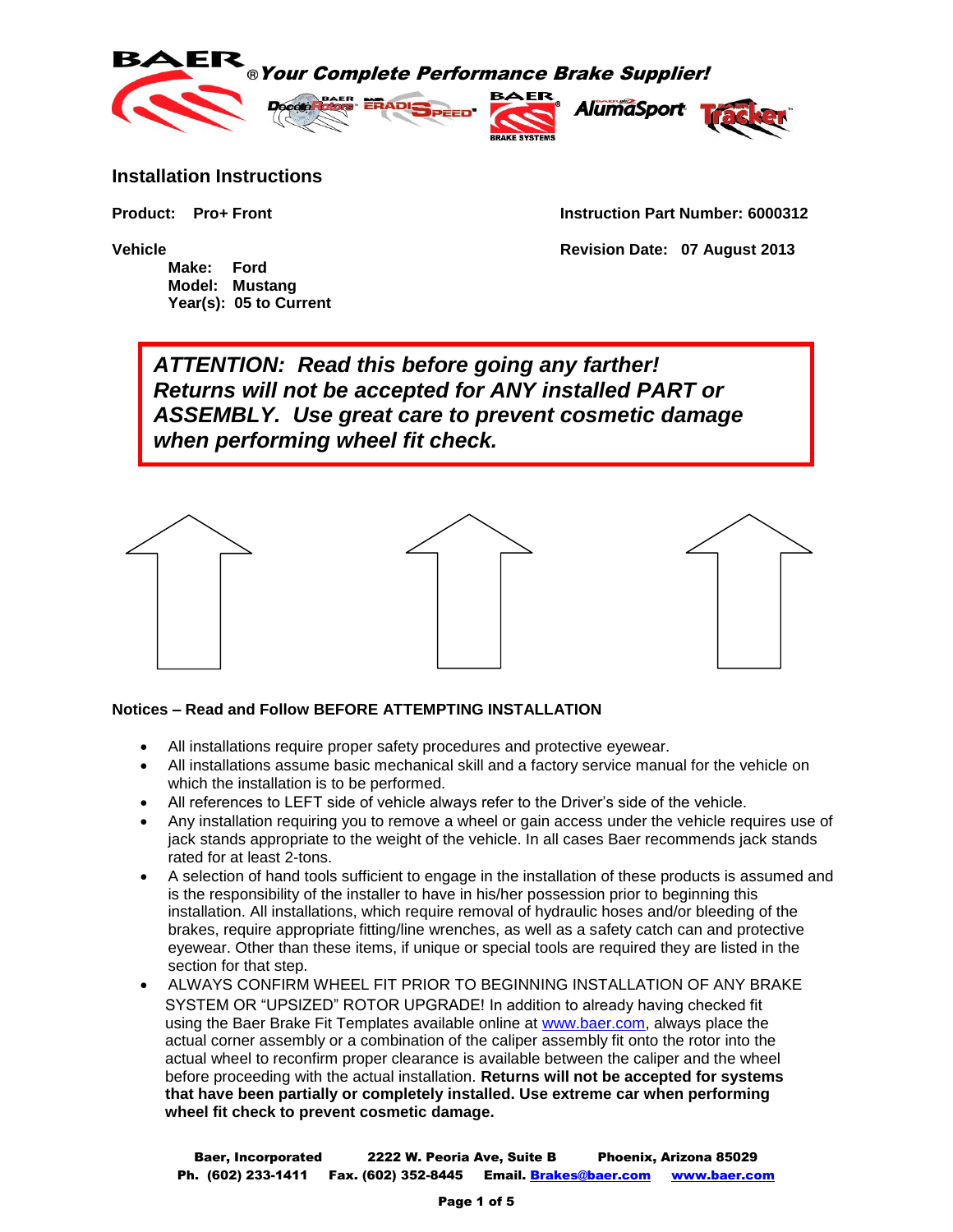

 When installing rotors on any Baer Products be sure to follow the direction of rotation indicated on the rotor hat area with either an arrow, or an "L" for left, or an "R" for right, or both. "L" or left always indicates the driver's side of US spec vehicles. Images shown are "L" left rotors:



- A proper professional wheel alignment is required for any system requiring replacement of the front spindles, or tie rod ends. Follow factory prescribed procedures and specifications unless otherwise indicated.
- At all times stop the installation if anything is unclear, or the parts require force to install. Consult directly with Baer Technical Staff in such instances to confirm details. Please have these instructions, as well as the part number machined on the component that is proving difficult to install, as well as the make, model, and year (date of vehicle production is preferred) of your vehicle available when you call. Baer's Tech Staff is available from 8:30-am to 5-pm Mountain Standard Time (Arizona does not observe Daylight Savings Time) at 602 233-1411 Monday through Friday.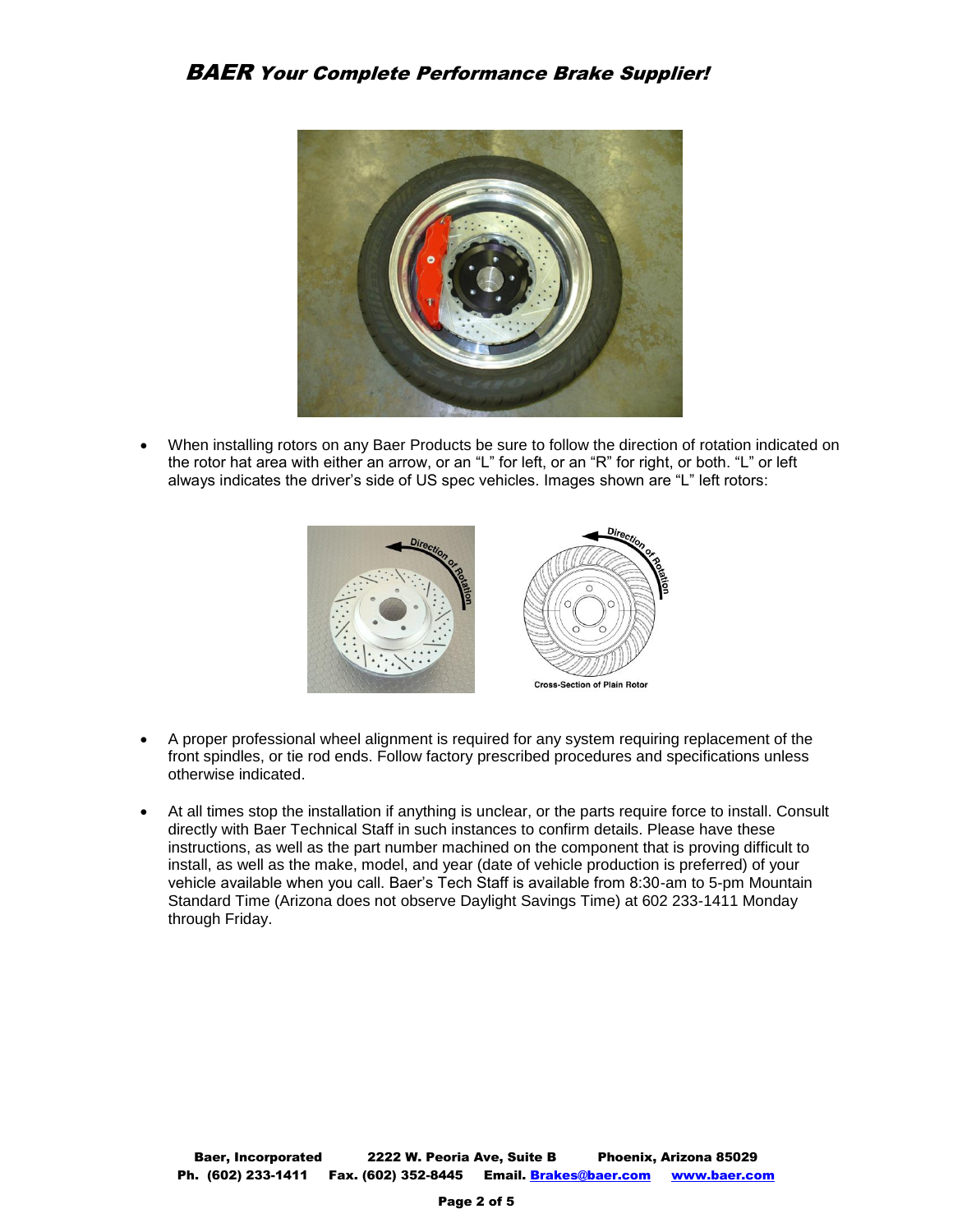# **INSTALLATION:**

- 1. After you have confirmed that the new Baer Pro 6 piston caliper will fit your wheels, disconnect and cap your brake hose. This may be best done by disconnecting the flex hose from the hard line and capping with the supplied vinyl caps to avoid brake fluid dripping while the work is performed.
- 2. Remove the two bolts retaining your caliper anchor to the spindle. Slide the caliper, anchor and pads as an assembly away from the rotor.
- 3. Remove the rotor and thoroughly clean the hub and caliper mounting points to allow the new components to seat properly.
- 4. Install the new Baer radial mount bracket (installed on the new 6P caliper for shipping purposes) using the original bolts (**use the 12mm washers supplied with your system on these bolts**) that held your caliper in place. The bracket will mount to the outboard side of the spindle with the top of the bracket overhanging the spindle mount tabs. See photo below. Tighten the bolts to 85 ft-lbs.



**Radial mount bracket installed on spindle**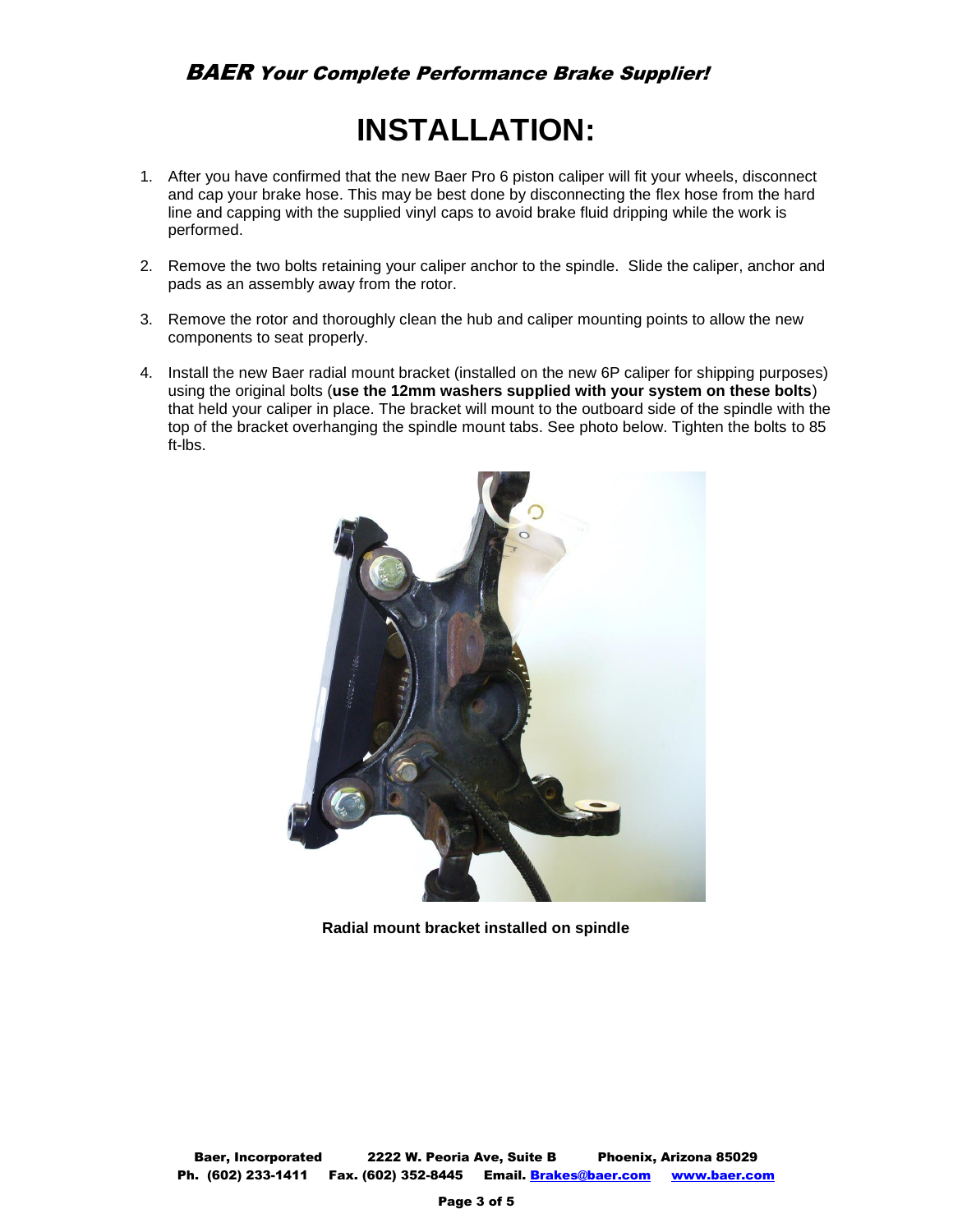## BAER Your Complete Performance Brake Supplier!

- 5. Install the correct side rotor over the cleaned hub and secure with three lug nuts, and washers to prevent scratching the rotor hat.
- 6. Install the caliper with the pads installed and secure with the supplied 12mm allen bolts. Using a 10mm allen socket, torque to 85 ft-lbs.



**Torque allen bolts to 85 ft-lbs.**

7. Install the steel braid hose banjo end with one copper washer on each side of the banjo fitting. Finger tighten the banjo bolt. Connect the hose to the hardline at the frame and install the hose lock.**\*\*IMPORTANT: Position the hose to avoid interference with the wheel and suspension components through the entire range of motion.** The hose has an intermediate mounting tab that attaches to the tab on the spindle. See the photo below for reference. Tighten fitting and banjo bolt to 15-20 ft-lbs.